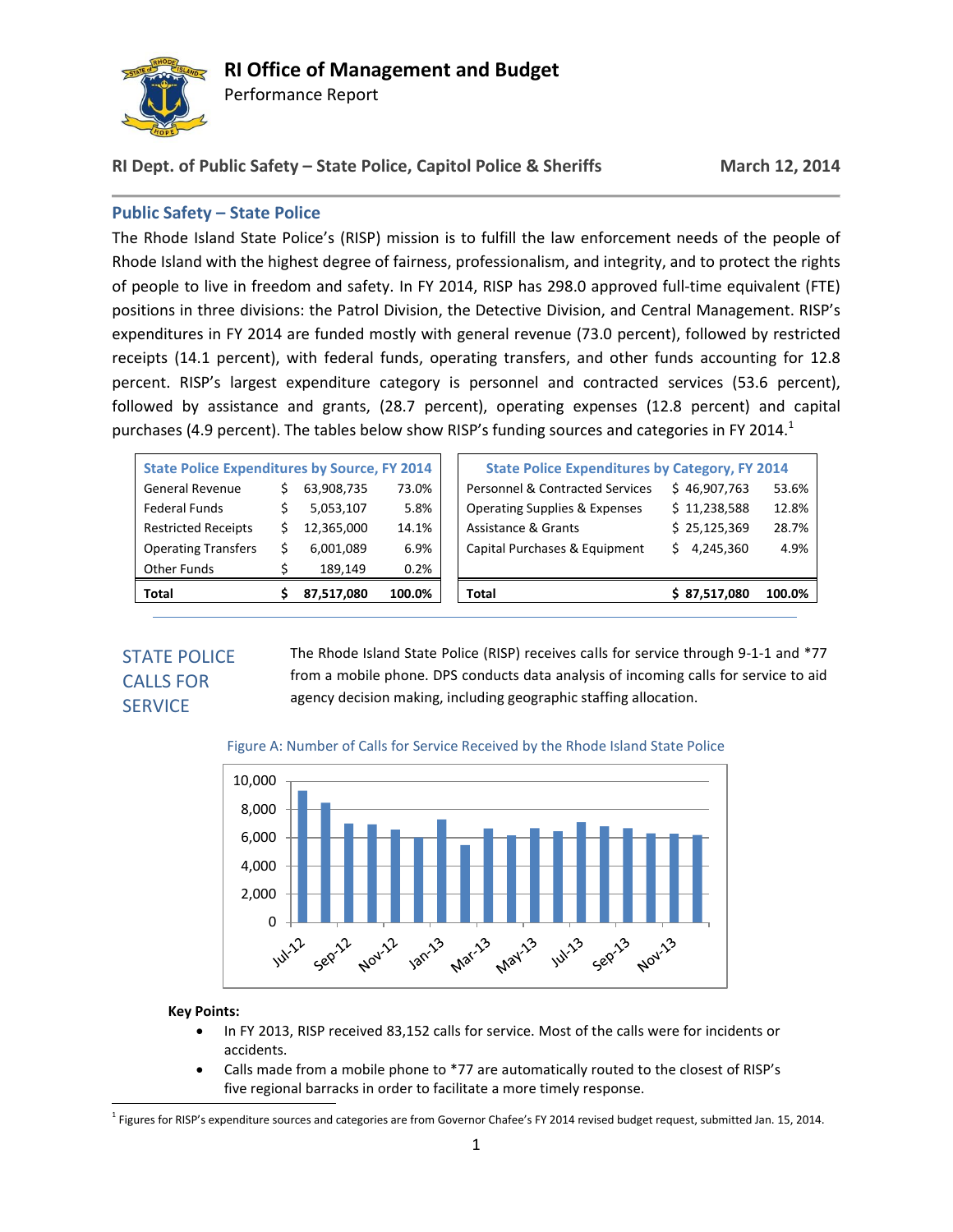# INCIDENTS HANDELED

RISP receives calls from the public and responds to situations of both a criminal and non-criminal nature. RISP categorizes incident responses as either Crime Incidents or No-Crime Incidents.





#### **Key Points:**

- In FY 2013, RISP responded to 5,247 incidents.
- Examples of Crime Incidents include vandalism, fraudulent checks, and obtaining money under false pretense. Examples of No-Crime Incidents include damaged vehicles, medical assistance, and suspicious activity.

# **ACCIDENTS HANDLED**

mapping allows the State Police to deploy resources strategically to needed areas. The State Police conducts investigations of different types of traffic accidents, from minor fender benders to serious fatal motor vehicle accidents. Accident tracking and



### Figure C: Number of Motor Vehicle Accidents Handled by the Rhode Island State Police

### **Key Points:**

• In FY 2013, the highest number of motor vehicle accidents occurred in Providence (1,828), followed by Warwick (484), Cranston (401), and Pawtucket (389). In FY 2012, the highest number of motor vehicle accidents also occurred in Providence (1,929), followed by Warwick (513), Cranston (411), and Pawtucket (315).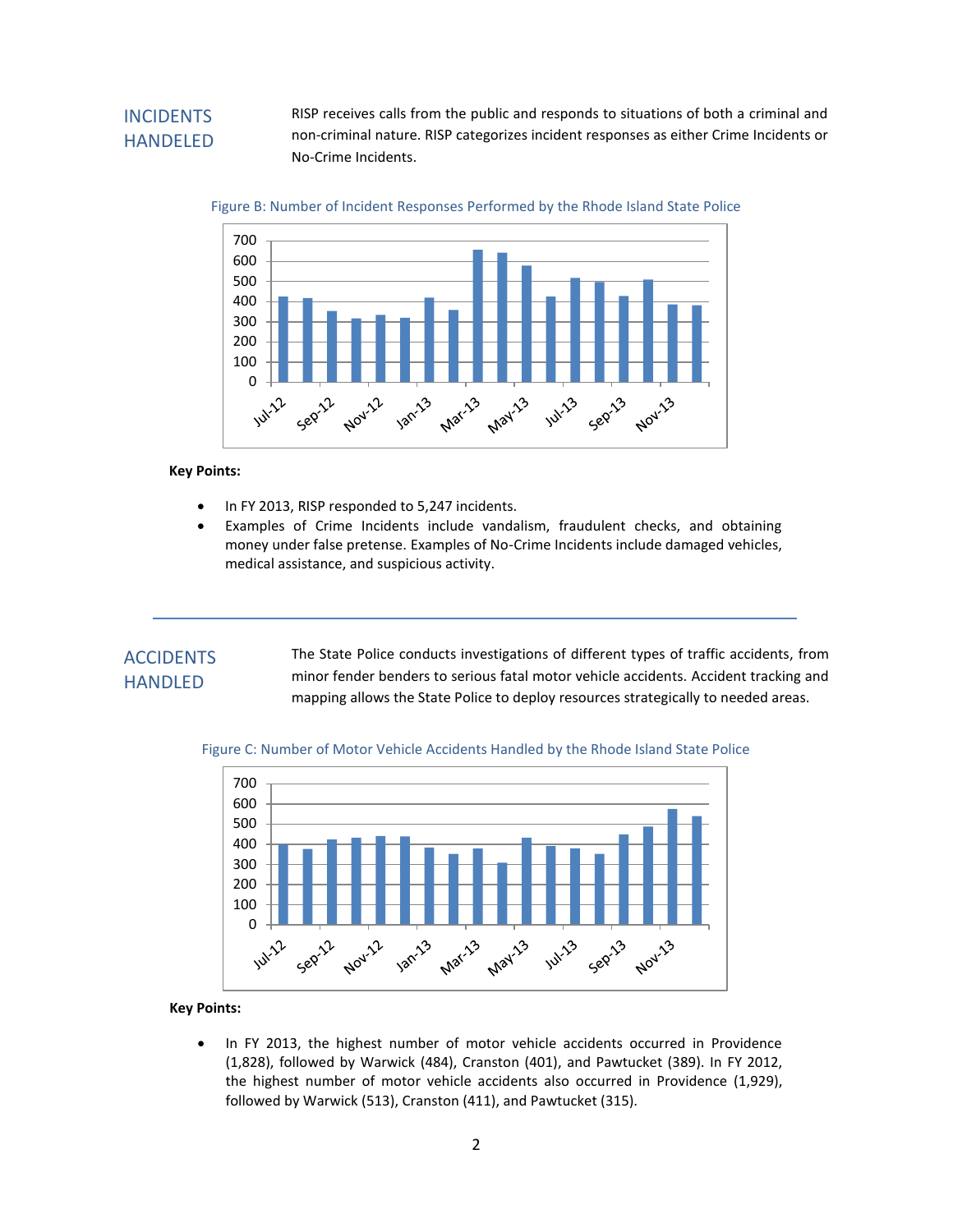RISP has the authority to make arrests if an individual violates state criminal statute. Arrest data helps RISP inform enforcement efforts and analyze trends.





#### **Key Points:**

 Of the 6,494 arrests made by RISP in FY 2013, 79.0 percent fell into three categories: warrants (2,926), driving with a suspended/revoked license (1,732), and driving under the influence (474).

## SPEEDING **CITATIONS**

RISP patrols state highways to ensure that traffic laws are obeyed and to promote traffic safety efforts.



#### Figure E: Number of Speeding Citations Issued by the Rhode Island State Police

### **Key Points:**

- In FY 2013, RISP issued 19,809 speeding citations.
- Through RISP's research, and with assistance from the Rhode Island Department of Transportation, State troopers have focused on known problem areas for speeders and reckless drivers. RISP will continue to provide educational initiatives and public speaking forums that address the issues related to speeding.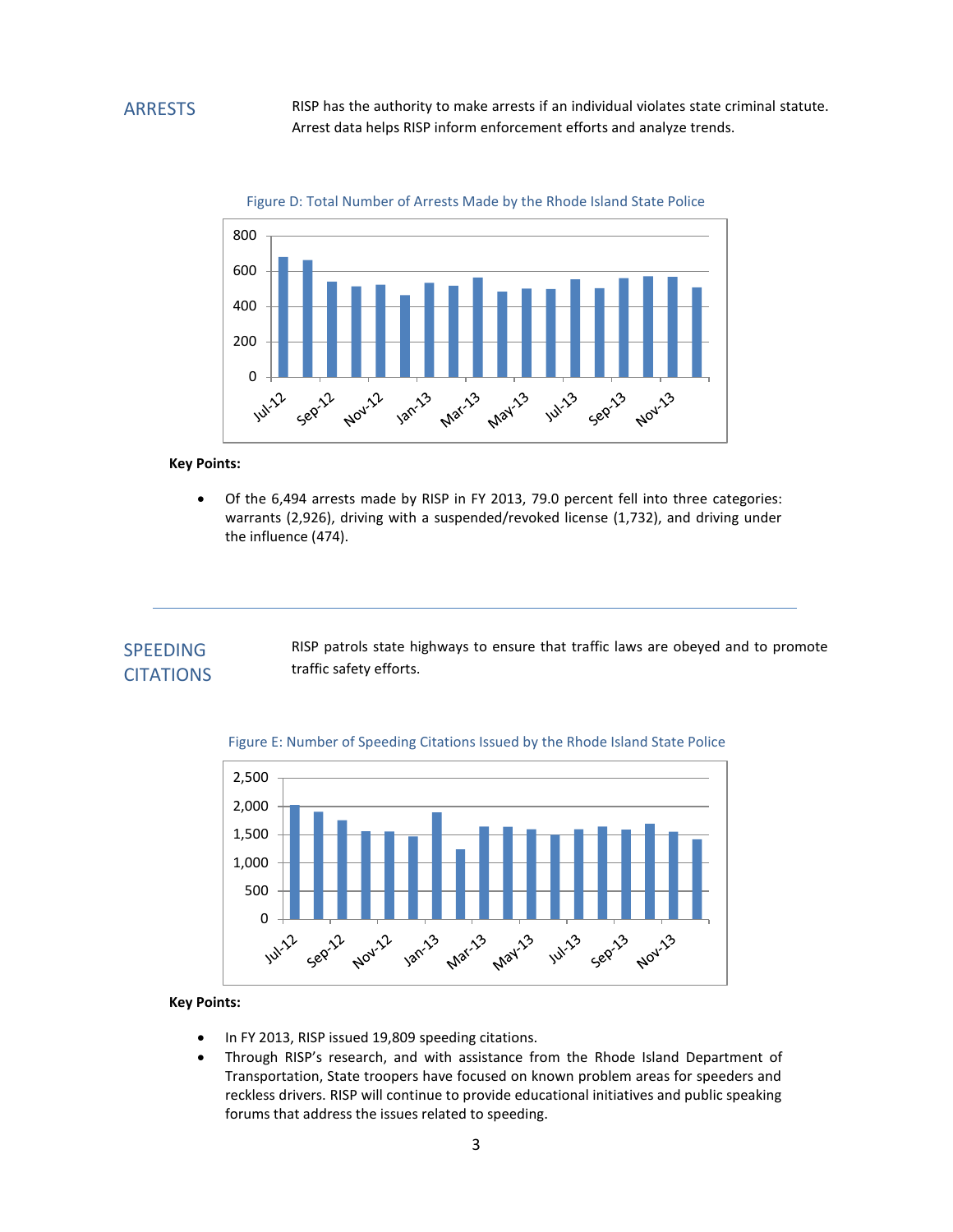# SEAT BELT ENFORCEMENT

RISP is charged with enforcing the state's primary seat belt law (RIGL 31-22-22), which took effect on June 30, 2011. This law requires small children to be harnessed in a federally approved child restraint system, and all other vehicle occupants to wear a safety belt.

Figure F: Number of Seat Belt Citations Issued by the Rhode Island State Police



**Key Points:**

 After passage of the primary seat belt law in June 2011, RISP collaborated with municipal law enforcement agencies in enforcement, leading to 13,638 citations in FY 2012. In FY 2013, RISP issued 8,159 seat belt citations – 5,479 fewer than in FY 2012 – partly as a result of greater public awareness of the law.

#### One of RISP's primary functions is enforcing the state's Driving Under the Influence (DUI) laws. DUI ENFORCEMENT



#### Figure G: Number of Individuals Arrested by the Rhode Island State Police for DUI

#### **Key Points:**

- In FY 2013, RISP made 486 DUI arrests.
- In addition to patrolling the state on all highways and secondary roads, RISP educates the public about the dangers of drunk driving at schools and safety fairs.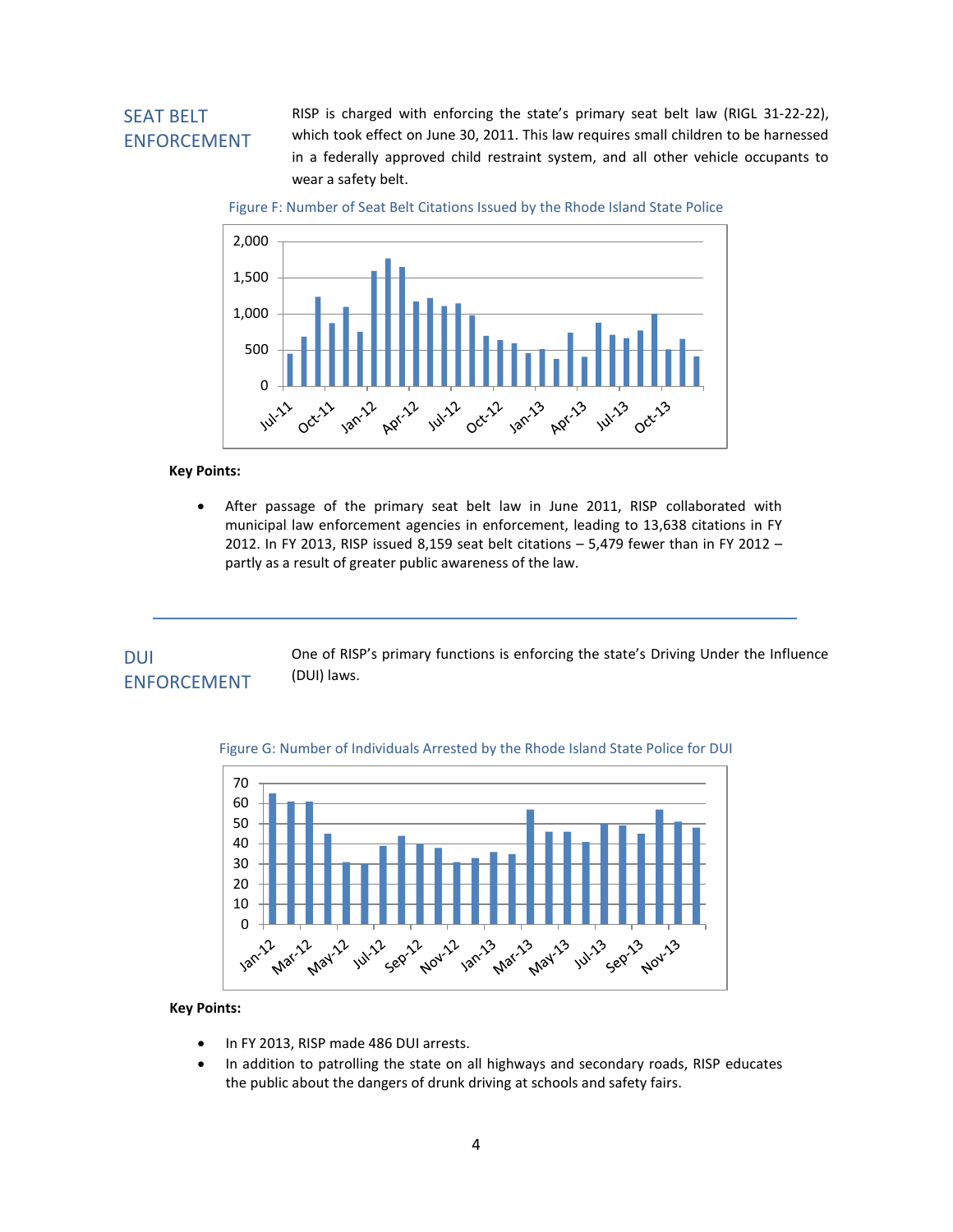### **Public Safety – Capitol Police**

The Capitol Police is a uniformed security force with powers of arrest. It is responsible for the security of thirteen state buildings and grounds, and its mission is to protect property and ensure the safety of employees and the public that work at and visit those state buildings. Capitol Police's expenditures in FY 2014 are funded entirely with general revenue. Capitol Police's largest expenditure category is personnel (95.9 percent), followed by operating supplies and expenses (4.1 percent). The tables below show Capitol Police's funding sources and categories in FY 2014. $<sup>2</sup>$ </sup>

| Total                                                 | 3.641.703 | 100.0% | Total                                                   |  | 3.641.703    | 100.0% |
|-------------------------------------------------------|-----------|--------|---------------------------------------------------------|--|--------------|--------|
|                                                       |           |        | <b>Operating Supplies &amp; Expenses</b>                |  | 149.685      | 4.1%   |
| <b>General Revenue</b>                                | 3.641.703 | 100.0% | Personnel & Contracted Services                         |  | \$ 3.492.018 | 95.9%  |
| <b>Capitol Police Expenditures by Source, FY 2014</b> |           |        | <b>Capitol Police Expenditures by Category, FY 2014</b> |  |              |        |

In FY 2014, Capitol Police has 40.0 approved full-time equivalent (FTE) positions. Other state government departments fund an additional 10.0 FTE positions to provide security at government office buildings and other locations. Those additional positions are funded through other departments' budgets and are not reflected in the expenditure data above.

#### The Rhode Island Capitol Police provide twenty-four hour law enforcement and security services to thirteen state buildings including the State House and all of the courts. CAPITOL POLICE CALLS FOR **SERVICE**





**Key Points:**

 In addition to staffing the facilities for public screening and security purposes, the Capitol Police developed facility logs in August 2012 to better record the total number calls for service. For that reason, the number of reported calls for service increased in August 2012. These log numbers are used to track needed staffing levels and deployment.

 2 Figures for Capitol Police's expenditure sources and categories are from Governor Chafee's FY 2014 revised budget request, submitted Jan. 15, 2014.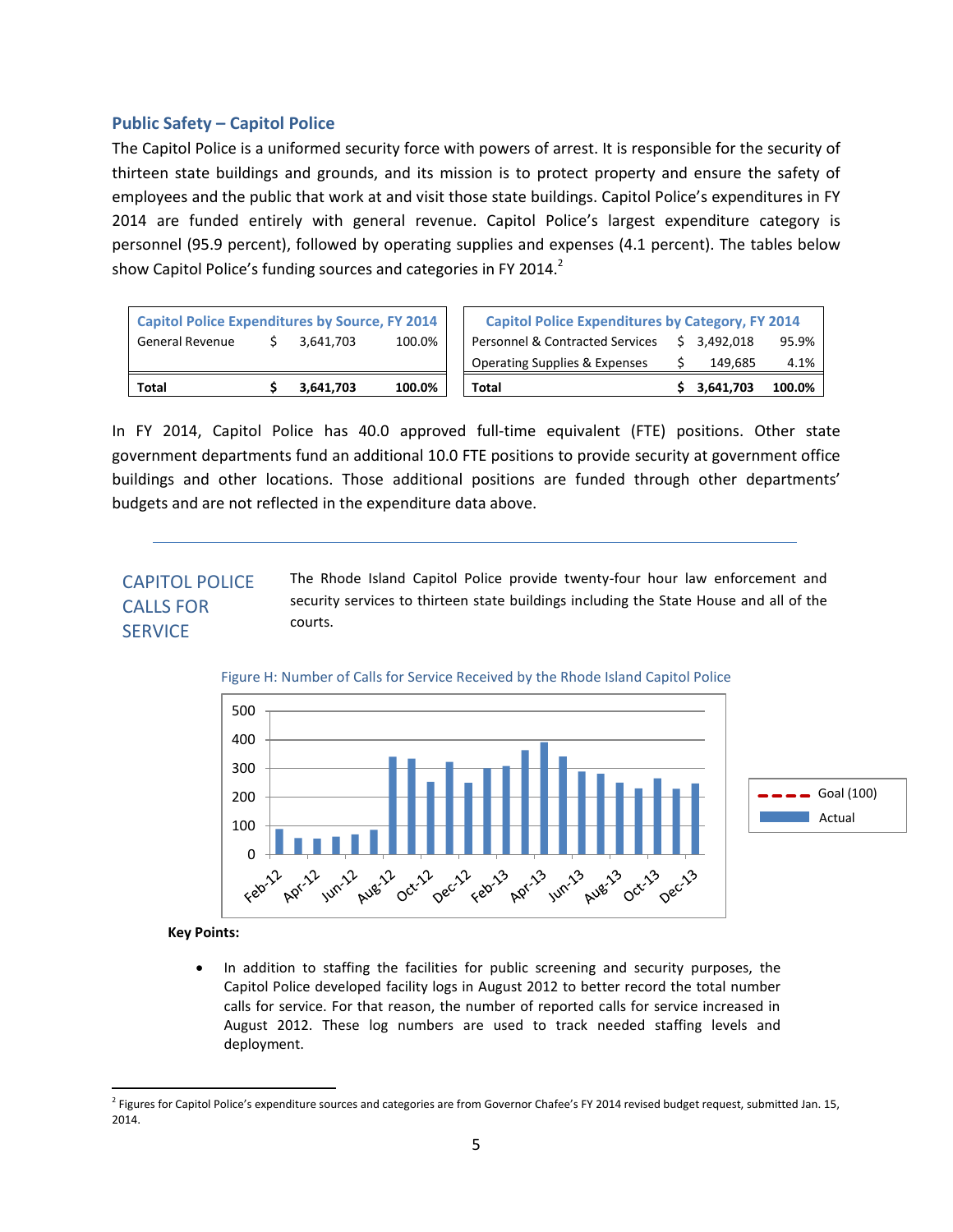### **Public Safety – Sheriffs**

The Division of Sheriffs is responsible for judicial security in the State of Rhode Island, providing courthouse and courtroom security, as well as transporting prisoners and inmates to and from courthouses and state facilities, hospitals, and prisons, jails and cellblocks. Sheriffs also perform extraditions; execute writs of process, both civil and criminal; and summon witnesses to appear in court.

In FY 2014, the Division of Sheriffs has 180.0 approved full-time equivalent (FTE) positions. The Sheriffs' expenditures in FY 2014 are funded entirely with general revenue. The Sheriffs' largest expenditure category is personnel and contracted services (92.3 percent), followed by operating expenses (7.6 percent), with assistance and grants and capital purchases representing 0.2 percent of budget. The tables below show the Sheriffs' funding sources and categories in FY 2014. $3$ 

|                        | <b>Sheriffs Expenditures by Source, FY 2014</b> |            |        |  |                                            | <b>Sheriffs Expenditures by Category, FY 2014</b> |              |        |  |
|------------------------|-------------------------------------------------|------------|--------|--|--------------------------------------------|---------------------------------------------------|--------------|--------|--|
| <b>General Revenue</b> |                                                 | 17.484.637 | 100.0% |  | <b>Personnel &amp; Contracted Services</b> |                                                   | \$16,131,155 | 92.3%  |  |
|                        |                                                 |            |        |  | <b>Operating Supplies &amp; Expenses</b>   |                                                   | \$1,325,482  | 7.6%   |  |
|                        |                                                 |            |        |  | <b>Assistance &amp; Grants</b>             |                                                   | ۰.           | 0.0%   |  |
|                        |                                                 |            |        |  | Capital Purchases & Equipment              |                                                   | 28,000       | 0.2%   |  |
| Total                  |                                                 | 17,484,637 | 100.0% |  | <b>Total</b>                               |                                                   | \$17,484,637 | 100.0% |  |

# CIVIL PROCESS/WRIT **SERVICE**

The Division of Sheriffs is responsible for the accountability and service of a wide variety of court documents (writs) that directly impact the civil and criminal administration of justice within the State of Rhode Island.

### Figure I: Number of Writs the Civil Processing Unit Has Served and Generated



### **Key Points:**

 $\overline{a}$ 

- Division members are tasked with the hand delivery of restraining orders, no contact orders, eviction notices, civil and criminal body attachments, and a variety of legal appearance papers to both private and public entities.
- In FY 2013, the Civil Processing Unit served and generated 11,931 writs.

<sup>3</sup> Figures for Sheriffs' expenditure sources and categories are from Governor Chafee's FY 2014 revised budget request, submitted Jan. 15, 2014.